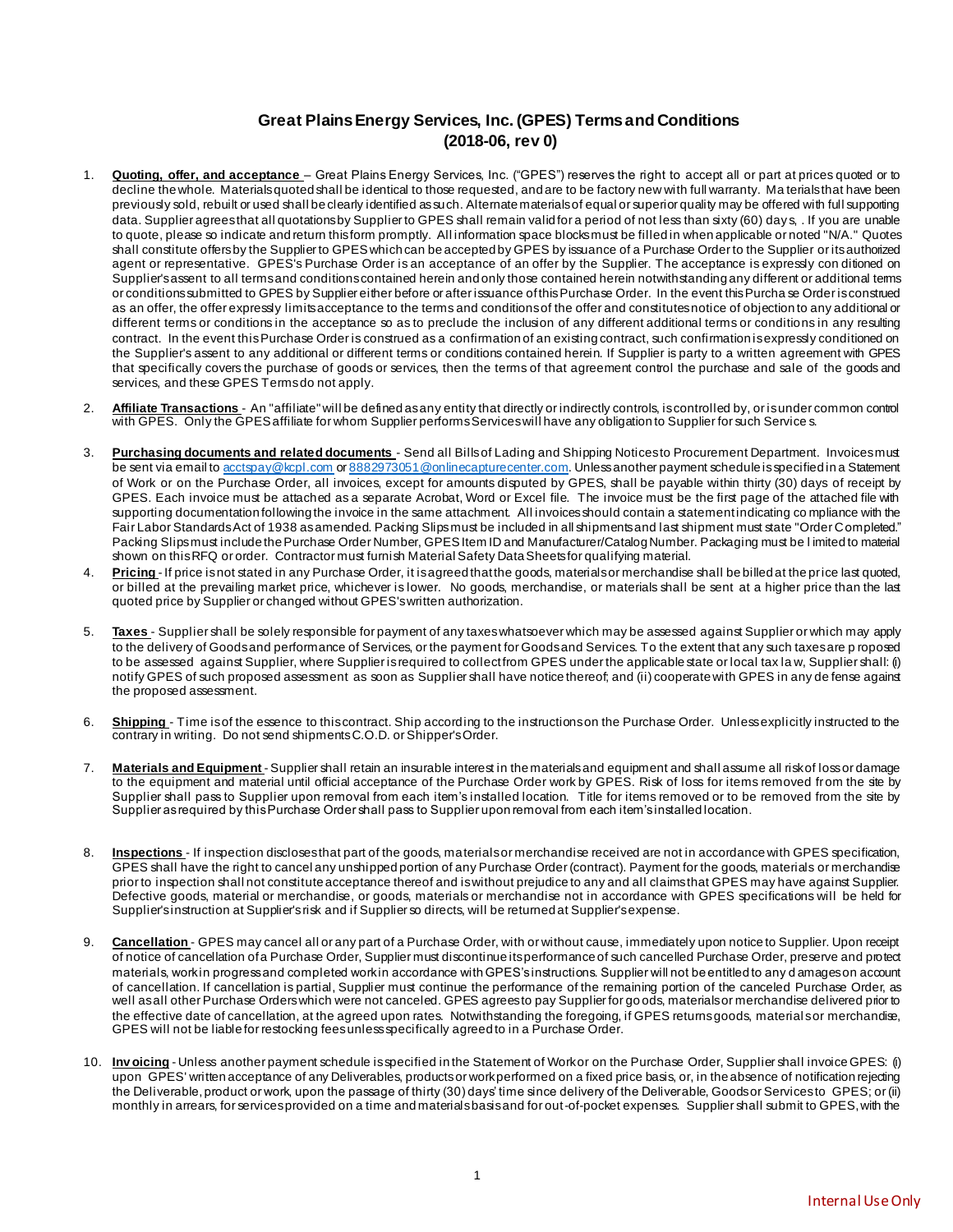invoice, backup documentation for all amounts invoiced. All invoices, except for amounts disputed by GPES, shall be payable within GPES' approved payment terms. Any disputed amounts shall not affect payment of non-disputed charges and expenses. All invoices must reference this Agreement number, the appropriate GPES contact person and, if applicable, the relevant Purchase Order number. Invoices must be sent to [acctspay@kcpl.com](mailto:acctspay@kcpl.com) o[r 8882973051@onlinecapturecenter.com](mailto:8882973051@onlinecapturecenter.com) in accordance with the instructions listed within each relevant Purchase Order. Each invoice must be attached as a separate Acrobat, Word or Excel file. The invoice must be the first page of the attached file with supporting documentation following the invoice in the same attachment. All payments to Supplier will be paid by GPES' approved payment methods. At least one business day prior to payment, GPES will email Supplier with notification of payment to Supplier provided email address.

Invoices must be submitted to GPES within one (1) year of the date of completion of Services. Should Supplier fail to timely submit any invoice to GPES, the right to reimbursement for such Services is waived by Supplier.

- 11. **Assignment; Subcontracting** This Agreement is personal to Supplier. Supplier may not assign this Agreement or any of its rights, or delegate or subcontract any of its obligations under this Agreement, without the prior written consent of GPES. Supplier will ensure t hat its Suppliers and subcontractors performing Services comply with the terms and provisions of this Agreement while such persons perform the Services GPES may assign this Agreement without consent of Supplier.
- 12. **Compliance with Laws; Permits and Licenses** Supplier and any subcontractors shall comply with all applicable laws and regulations and shall secure any and all necessary governmental authorizations and permits, and shall upon request furnish satisfactory proof of compliance with any law or regulation. Supplier and subcontractors must also comply with the provisions of GPES' Federal Contracting Requirements attached hereto as Exhibit A.
- 13. **Damages; Remedies** Neither party will be directly liable to the other party for indirect, incidental or consequential da mages. A breach of any covenants regarding confidentiality or non-solicitation may cause irreparable injury to the non-breaching party that is not adequately compensable in monetary damages. Accordingly, each party may seek injunctive relief for a breach or threatened breach of such covenants, in addition to any other remedies at law or in equity.
- 14. **Force Majeure** Neither GPES nor Supplier will be liable or responsible to the other for any delay or failure to perform any of its obligations under this Agreement (other than those contained in the confidentiality and non-solicitation Sections of this Agreement) due to acts of God or of the public enemy, riots, wars or hostilities, fires, floods, storms or earthquakes. If a force majeure event occurs, the party claiming the force majeure will promptly give notice to the other party (stating with reasonable particularity the event of force majeure claimed) and use its commercially reasonable efforts to perform its obligations under this Agreement despite the force majeure event. If Supplier, despite the exercise of due diligence, is nevertheless unable to overcome an event of force majeure within a reasonable time under the circumstances but in no event more than thirty (30) days, GPES may terminate any affected Statements of Work or Purchase Orders without liability upon written notice to Supplier.
- 15. **Liens** Supplier shall not permit a lien to be placed on any GPES property by Supplier's subcontractors, agents, employees, or suppliers. Should GPES receive notice of an intent to file a lien from any of Supplier's agents, employees, or suppliers, GPES will notify Supplier. Upon re ceipt of notice from GPES of the intent of one of Supplier's agents, employees, or suppliers to file a lien, Supplier shall immediately take any and all steps necessary, including paying an amount in dispute to the party intending to file such lien, to prevent the filing of such lien. If Supplier fails to prevent the filing of such lien, Supplier shall be responsible and liable for and shall indemnify GPES for all of GPES' costs, expenses (including attorneys' fees), liabilities, damages, fees, penalties, judgments and settlement costs arising either directly or indirectly from the placement of such lien.
- 16. **Gov erning Laws: Jurisdiction; Waiv er of Jury Trial** In the event of a dispute which arises out of or relates to this Agreement, or the breach thereof, the parties agree first to try in good faith to settle the dispute by negotiations between representatives of Suppli er and GPES who have authority to settle the dispute before resorting to litigation. This Agreement will be governed by, and construed in accordance with, the laws of the State of Missouri, without regard to conflicts of law principles. Supplier consents and submits to the personal jurisdiction and venue of the state and federal courts sitting in the State of Missouri and acknowledges that the foregoing covenant is a material induceme nt for GPES to enter into this Agreement. **EACH PARTY WAIVES ITS RIGHT TO A JURY TRIAL IN ANY COURT ACTION ARISING BETWEEN THE PARTIES, WHETHER UNDER THIS AGREEMENT OR OTHERWISE RELATED TO THE SERVICES, AND WHETHER MADE BY CLAIM, COUNTERCLAIM, THIRD PARTY CLAIM OR OTHERWISE.**

#### 17. **Indemnification** -

(a) Each party (the "Indemnifying Party") will indemnify, hold harmless and defend the other party and its officers, directors, shareholders, agents, employees, and representatives (collectively, the "Indemnified Party") from all claims, liabilities, fines, in terest, costs, expenses and damages (including reasonable attorneys' fees) incurred by the Indemnified Party (collectively, the "Indemnified Losses"), for any da mage, injury, death, loss or destruction of any kind to persons or property, to the extent the damage, injury, death, loss or destruction arises out of or is related to the conduct, negligence, error, omission, willful misconduct, misrepresentation, breach of warranty or other breach of this A greement on the part of the Indemnifying Party or any of its servants, representatives, agents, employees or Suppliers.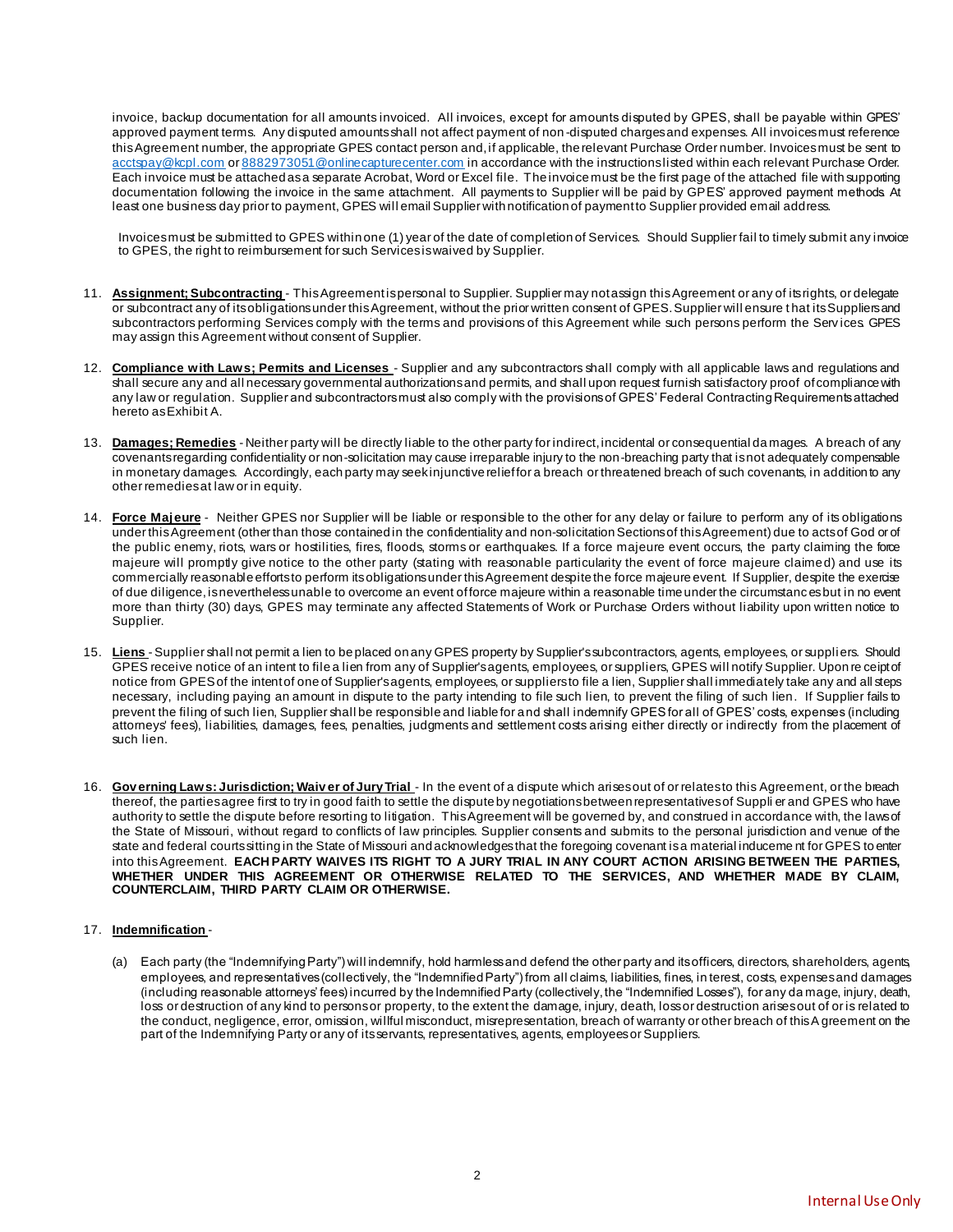- (b) Supplier agrees to indemnify and defend all claims brought against GPES or GPES' customers that any of the Developed Materials or Services (or components thereof) specified in the Purchase Order, or other materials or services furnished to and used by GPES, constitutes an infringement of any patent or copyright of any country, or misappropriation of any trade secret, or constitutes a breach of a ny moral right, right of publicity, or intellectual property right (collectively, "Infringing Materials"). The contractual indemnification obligations contained in this Subsection (b) shall apply equally to any Infringing Materials including, but not limited to, software or firmware, which is provided with or as a component part of any Goods, Developed Materials or Services. Additionally, if GPES is prohibited from using such Infringing Materials for their intended purpose, Supplier will, at its expense: (i) procure on behalf of GPES the right to u se such Infringing Materials; (ii) replace such Infringing Materials with equivalent, non-infringing materials; (iii) modify such Infringing Materials so they become non-infringing but retain their functionality; or (iv) if (i), (ii) and (iii) are not comm ercially reasonable, refund all compensation paid by GPES to Supplier for such Infringing Materials. The foregoing obligations are in addition to the indemnification obligations of Supplier set forth in S ubsection (a) above.
- (c) Supplier will indemnify and defend GPES against Indemnified Losses arising out of claims by Supplier personnel or any government agency related to the payment of employment taxes, benefits and workers' compensation in connection with the performance of Services by such Supplier personnel.

#### 18. **Warranty on Goods, Materials and Serv ices** -

- (a) Supplier warrants that the Goods and any materials will be (a) newly manufactured, unless expressly agreed to otherwise in a writing signed by both parties, (b) conform to the specifications in the Purchase Order or Statement of Work, (c) be free from defects and all liens, security interests, claims and encumbrances and (d) be merchantable and fit for their intended purpose. For a period of one year after GPES' acceptance of the Goods or materials, Supplier will repair or replace any defective Goods or ma terials at its expense after GPES' notice to Supplier. Any Goods or materials that are repaired or replaced hereunder shall have a one-year warranty from the date of repair or replacement. If Supplier fails to promptly repair or replace a defect, GPES may cause the defect to be corrected at the expense of Supplier. If Supplier is not the manufacturer of the Goods, Supplier will pass through to GPES any additional manufacturer warranties, and at the request of GPES, make warranty claims against the manufacturer on GPES' behalf. This provision shall not be construed as disclaiming or limiting any other express or implied warranty or guarantee made by Supplier.
- If a defect exists in the Goods or materials that was not and normally would not be revealed, discovered or located before the end of a warranty period by any reasonably careful inspection (hereinafter "Latent Defect"), GPES will promptly notify Supplier when such Laten t Defect becomes apparent and Supplier shall repair or replace the Goods or materials at its expense.
- (b) Supplier warrants that it will perform all Services in a workmanlike manner in accordance with good industry practices and wi th the degree of skill, competence and care customarily exercised by a skilled service provider under si milar circumstances. The Services will also be free from defects and conform to the established specifications set forth in the Purchase Order or Statement of Work. For a period of one year after GPES' acceptance of the Services, Supplier will promptly correct defects or deficiencies in the Services at its expense after GPES' notice to Supplier. Any defects or deficiencies that are corrected hereunder shall have a one-year warranty from the date of correction. If Supplier fails to promptly correct a defect or deficiency, GPES may cause the defect or deficiency to be corrected at the expense of Supplier. This provision shall not be construed as disclaiming or limiting any other express or implied warranty or guarantee made by S upplier. If a defect exists in the Services that was not and normally would not be revealed, discovered or located before the end of a warranty period by any reasonably careful inspection (hereinafter "Latent Defect"), GPES will promptly notify Supplier when such Latent Defect b ecomes apparent and Supplier shall correct such defects at its expense.
- 19. **Independent Contractor** Supplier agrees and represents that it is an independent Supplier and its personnel are not employees or agents of GPES for federal tax purposes or any other purposes whatsoever, and are not entitled to any GPES employee benefits. Supplier assumes sole and full responsibility for the acts of its employees and agents. Supplier, and not GPES, is solely responsible for the comp ensation of Supplier employees assigned to perform services hereunder, and payment of worker's compensation, disability, and other similar benefits, unemployment and other similar insurance, and for withholding income and other taxes and social security. Supplier further agrees to defe nd and save GPES harmless against any claim from an employee or subcontractor of Supplier with respect to the subject matter of this Section.
- 20. **Insurance Cov erages** Supplier agrees to procure and maintain, and require the same of Supplier's subcontractors, at its own cost and expense, for the term covered by any Statement of Work or Purchase Order, insurance, as set forth below, provided by a reputable and financially responsible insurance company which shall safeguard GPES against liability for damage to prop erty, including injuries resulting in death when Supplier is engaged in the performance of services under this Agreement. Insurers must be licensed to do business in all jurisdictions where Services are performed and have an A.M. Best's rating of A- or better; VII or other rating agency equivalent. Supplier agrees to furnish satisfactory evidence of such insurance to GPES for the following minimum insurance coverages:
	- (a) Workers Compensation Insurance: Supplier shall maintain statutory workers compensation as required under any workers compensation or similar law in the jurisdiction where the Services are performed and employer's liability insurance. Employers liability limits shall not be less than \$1,000,000 each accident for bodily injury by accident or \$1,000,000 each employee for bodily injury by disease. If Supplier has USL&H (on or above the water), Jones Act (seaman) or FELA (railroad) exposure, then policies addressing these exposures must be purchased. If the exposure is incidental, the Workers Compensation policy should be endorsed to include these coverages.
	- (b) General Liability Insurance: Supplier shall maintain commercial general liability with a limit of not less than \$1,000,000 each o ccurrence and \$2,000,000 aggregate. The policy must cover liability arising from premises, operations, independent Suppliers, damage to property, products, completed operations, personal injury and advertising injury and liability assumed under an insured contract (including the tort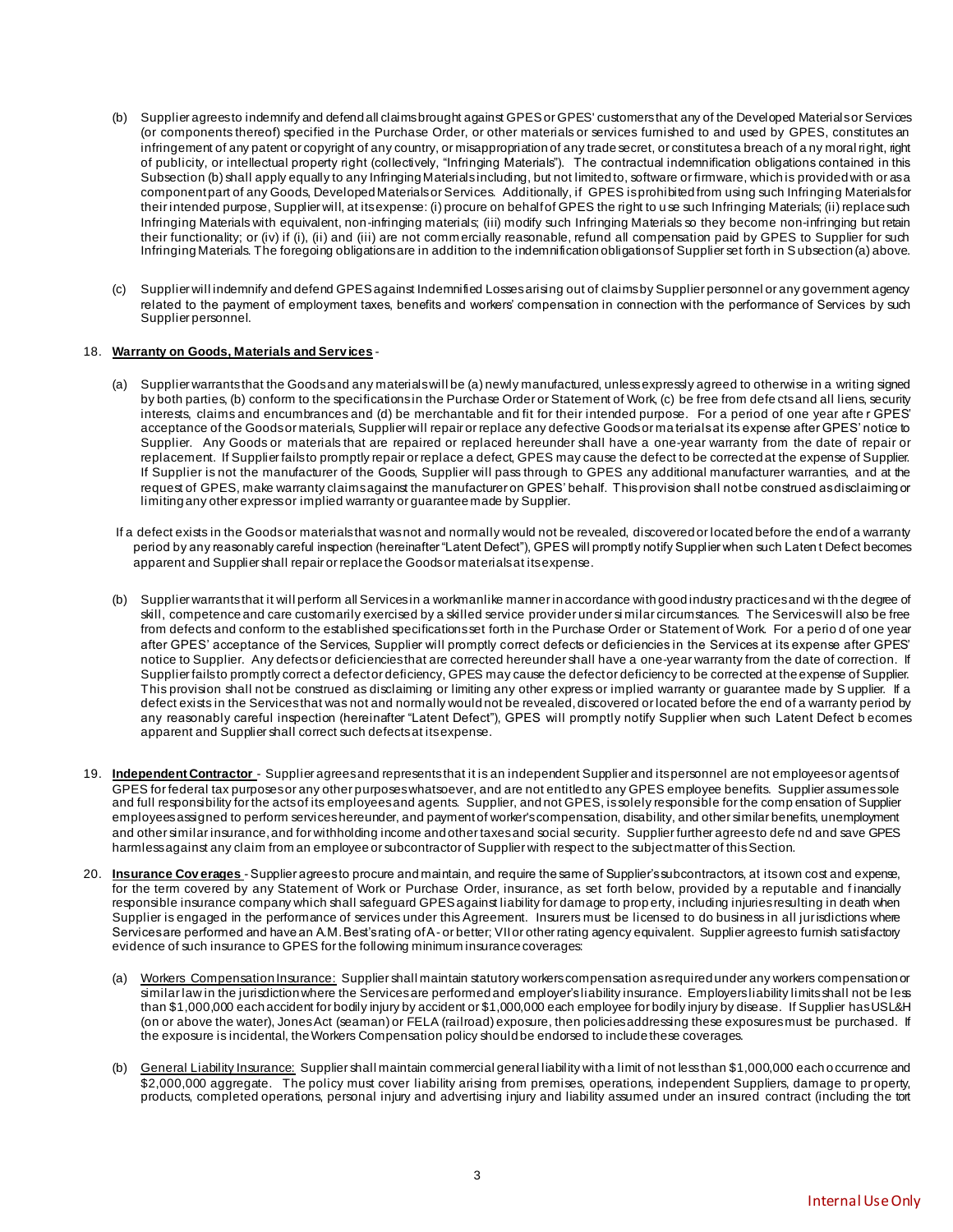liability of another assumed in a business contract). Supplier's General Liability policy should be endorsed to include a De signated Construction Project(s) General Aggregate Limit Endorsement that specifically refers to GPES' project or provide blanket language that states coverage applies to all ongoing projects of the Supplier. Completed Operations coverage is to extend for two years following the last to occur of the following events: (i) the termination of this Agreement; or (ii) the termination of all outstanding Purchase Orders.

- (c) Automobile Liability Insurance: Supplier shall maintain automobile liability with a limit of not less than \$1,000,000 combined single limit. Such insurance shall cover liability arising out of any auto (including owned, hired, and non-owned autos).
- (d) Errors and Omissions Liability Insurance: IF THE SERVICES ARE CONSIDERED PROFESSIONAL SERVICES, errors and omissions liability coverage appropriate to the service should be provided. Coverage must apply to economic damages resulting from a professional error, act, or omission arising out of the scope of services defined in this contract. Coverage must be maintained in an amount of at least \$2,000,000 per occurrence and aggregate for at least two (2) years after completion. The retroactive date should be prior to commencement of work.
- (e) Excess/Umbrella Liability Insurance: Supplier shall maintain commercial excess or umbrella liability insurance excess of employer'sliability, general liability and automobile liability with an available limit of not less than \$5,000,000 per occurrence. The scope of coverage must be as broad or broader than the underlying coverages.
- (f) Technology: Technology errors and omissions insurance with limits of \$10,000,000 per occurrence and in the aggregate, including coverage for liabilities arising from errors, omissions, or negligent acts in rendering or failing to render computer or information t echnology services and technology products. Coverage for violation of software copy must be included. Technology services should at a minimum includ e (1) systems analysis; (2) systems programming; (3) data processing; (4) systems integration; (5) outsourcing, including outsourcing development and design; (6) systems design, consulting, development, and modification; (7) training services relating to computer software or hardware; (8) management, repair, and maintenance of computer products, networks, and system s; (9) marketing, selling, servicing, distributing, installing, and maintaining computer hardware or software; (10) data entry, modification, verification, maintenance, storage retrieval or preparation of data output; and any other services provided by Supplier, including privacy/network security (cyber) liability coverage, providing protection against liability for (1) privacy breaches (liability arising from the loss or disclosure of confidential information no matter how it occurs); (2) system breaches; (3) denial or loss of service; (4) introduction, implantation, or spread of malicious software code; (5) unauthorized access to or use of computer systems. No exclusion/restriction for unencrypted portable devices/media may be on the policy.

If providing Goods to GPES, Supplier and/or its subcontractor shall provide replacement cost coverage under any combination of inland marine/ocean cargo/installation floater insurance during the transportation, loading, unloading and installation until GPES a cceptance.

GPES, its parent, affiliates, sister entities, officers, directors, employees, agents, subsidiaries, joint owners and assigns must be included as an additional insured with respect to the Supplier's acts, omissions, services, products or operations, whethe r in whole or in part, under the General Liability (including products/completed operations), Automobile Liability and Excess/Umbrella Liability policies prov ided to GPES.

Supplier's insurance shall apply as primary insurance with respect to any other insurance or self-insurance programs afforded to GPES. The policies will be so endorsed to be primary with respect to this contract. General Liability and Umbrella/Excess Liability po licies must not contain any Cross-Liability Exclusion Endorsements. Any deductibles or self-insured retentions carried by Supplier are the sole responsibility of Supplier and must be declared on certificates of insurance. The primary and umbrella excess policies can be combined to m eet required policy limits. Supplier's (or Supplier's subcontractor's) failure to comply with the insurance requirements shall not limit Supplier's liability or impact their indemnification obligations.

Except for damages caused by the negligence of GPES, Supplier shall retain the risk of loss for any damage whatsoever to their own equipment, stationary or mobile, tools, supplies, materials, automobiles and vehicles, highway or otherwise, cranes and hoist s or any other property owned or leased, including employee tools, which will not be incorporated into the physical construction. If separate insurance is maintained for any property described in this section, it shall contain a waiver of subrogation on the part of the insurance company in favor of GPES. If Supplier or Supplier's subcontractors choose to self-insure any of the property described under this section, GPES shall be held harmless for any loss or damage to the property while on site.

21. Diverse Supplier Participation; Reporting - GPES is a strong supporter of the development of diverse businesses and sets utilization goals to optimize the use of certified diverse businesses. "Diverse Suppliers" shall include businesses in the following categories: Small Business, Minority-owned Business Enterprise, Woman-owned Business Enterprise, Disabled Business Enterprise, Veteran Owned Business Enterprise, Disabled Veteran Owned Business Enterprise, Service Disabled Veteran Business Enterprise, HUBZone Small Business, 8(a) and Small Disadvantaged Business.

When utilizing subcontractors, Supplier shall proactively pursue small/diverse supplier participation. GPES has an annual corporate goal to achieve a percentage of spend with small/diverse participation. Supplier is strongly encouraged to strive to achieve a goal o f second tier spend with Diverse Suppliers within each 12-month period of the Agreement term per contract and total spend. Upon a minimum of five days' notice, GPES shall have the right to inspect all supplier records relating to its attempts to achieve this goal. If Supplier is planning to utilize subcontractors, and the contract equals or exceeds \$700,000 for goods and services (\$1.5 million for construction projects), respondent shall submit a detailed small business subcontracting plan addressing how diverse supplier participation will be achieved.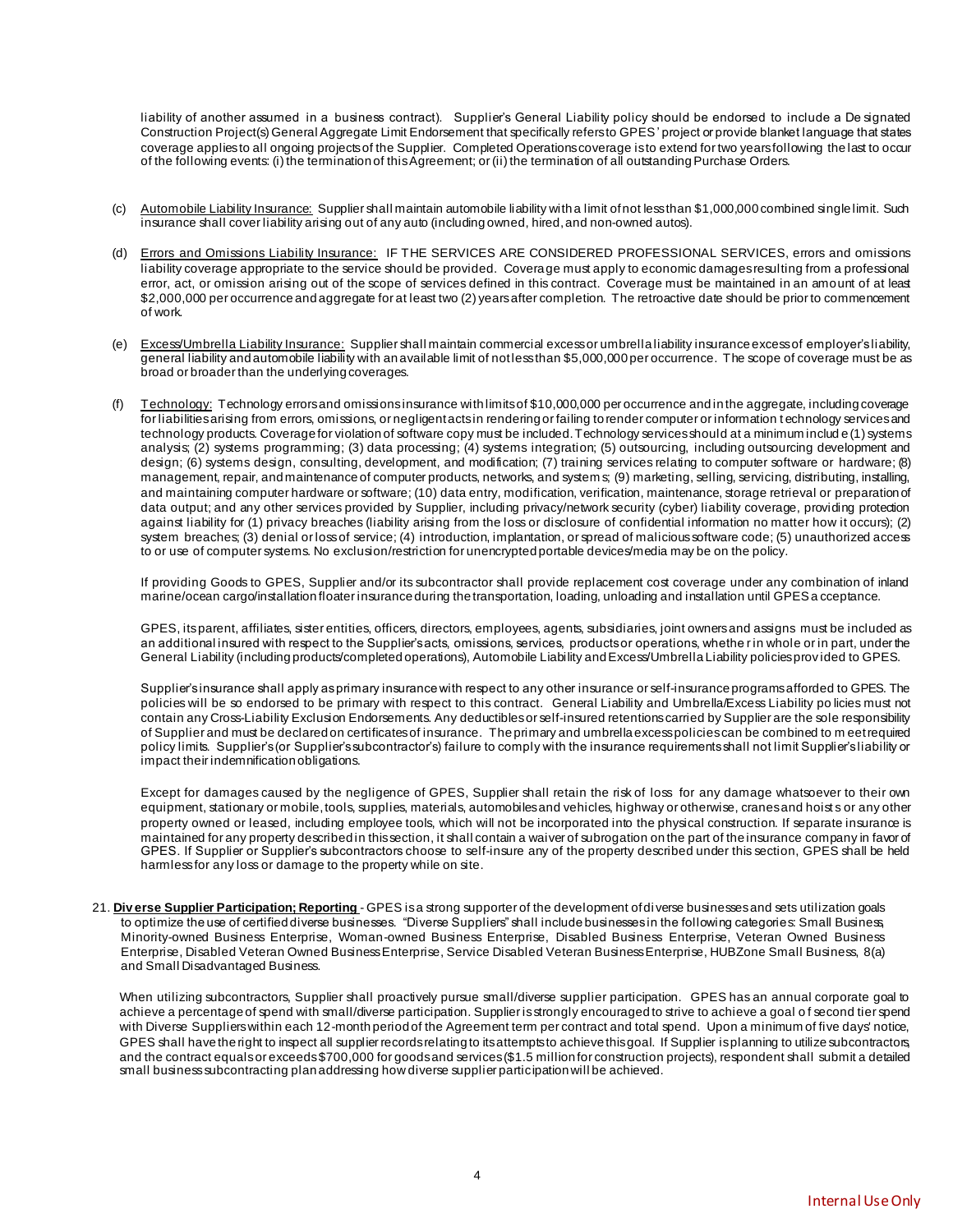For further information on GPES' Diversity program, 2<sup>nd</sup> tier form, and an example of a Small Business Subcontracting Plan template, please go to:

<http://www.kcpl.com/about-kcpl/doing-business-with-kcpl/supplier-diversity>

GPES requires that Supplier report direct spend with Diverse Suppliers and other reportable category spend attributable to Se rvices and Goods supplied under this Agreement. Specifically, the report categories shall include all qualified business categorie s as listed in the preceding paragraph. This reporting should be submitted in accordance with directions from GPES and on the form provided by GPES. This reporting shall separate each of the qualified business categories listed above and include all categories the Supplier corresponds to. For example, if a Supplier is both women and veteran owned, the reporting shall include the same spend in each category.

If assistance is needed in identifying certified Diverse Supplier firms, please contact:

Supplier Diversity Department Phone: 800-880-1952 Email: suppdiv@kcpl.com

22. **Safety** - All Suppliers performing work for GPES are expected to maintain safety as the highest priority. Suppliers that perform or pro vide field service work activities at one of the GPES facilities may also be referred to in this section as "Contractors". GPES considers that all Suppliers and Contractors have the responsibility and general supervisory authority over their worksite, including the power to correct safety and health violations. In addition, Suppliers and Contractors are responsible for the safe pe rformance of work and for ensuring the safety performance of its employees, agents and subcontractors. GPES reserves the right to interrupt or suspend the work if, in the sole reasonable judgment of GPES, its parent company, or any affiliated company, the work is being performed in a manner which endangers the safety of any individual. In the event that work is suspended for this reason, Supplier/Contractor agrees to promptly re medy the problems and work methods which occasioned the work suspension. If Supplier fails to promptly remedy the problems and work methods, GPES, its parent company, or any affiliated company, as applicable, may at its sole discretion, terminate the Purchase Order and cause the work to be completed by GPES, its parent company, or any affiliated company, or another Supplier. In the event that this cover incurs costs in excess of those shown on the Purchase Order, Supplier/Contractor shall promptly reimburse GPES, its parent company or any affiliated company, as applicable, for the overage. Supplier/Contractor shall be paid for its actual out-of-pocket costs incurred through the time of termination.

#### **Safety Documentation**

The "Contractor Safety Requirements' may be amended from time to time without prior notice. Suppliers and Contractors shall be responsible for compliance with all current requirements as defined in each relevant Statement of Work ("SOW") and/or Purchase Order.

#### **Annual Pre-Qualification Requirements**

Suppliers and Contractors that perform or provide field service work activities may be subject to the annual Safety Pre-Qualification documentation requirements. This requirement is ultimately a decision for the Safety Program Administrator or GPES Safety.

#### **Work Rules & Orientations – KCP&L Legacy Generating Station and Deliv ery Div ision Locations**

If field service work is to be performed at any of the "KCP&L legacy generating station locations", all work is to be perform ed in accordance with the approved "Contractor Safety Requirements" document, are subject to the Contractor Safety Requirements Pro gram, and may be subject to the annual orientation process. The "Contractor Safety Requirements" may be amended from time to time without prior notice.

If field service work is to be performed for the "KCP&L legacy Delivery Divisions", all work must me et or exceed the KCP&L legacy "Delivery Safety Rules & Procedures". All field service work activities may also require annual orientation. KCP&L legacy "Delivery S afety Rules & Procedures" may be amended from time to time without prior notice.

Additional information regarding KCP&L's Contractor Safety Programs and Work Rules can be found at the following link:

<http://www.kcpl.com/about-kcpl/doing-business-with-kcpl/code-of-conduct/contractor-safety-requirements>

If field service work is to be performed for any other KCP&L legacy locations not defined here, the KCP&L Site Project Manage r will give direction on safety work rules and orientation.

#### **Work Rules & Orientations – Westar Legacy Locations**

If Service work is to be performed at any of the "Westar locations", all work is to be performed in accordance with the "West ar Safety Manual" and may be subject to the PowerSafe orientation program. The "Westar Safety Manual" may be amended from time to time without prior notice.

Further information regarding GPES' Contractor Safety Programs and documentation requirements may also be specified in the re levant Purchase Order(s) and/or Statement(s) of Work.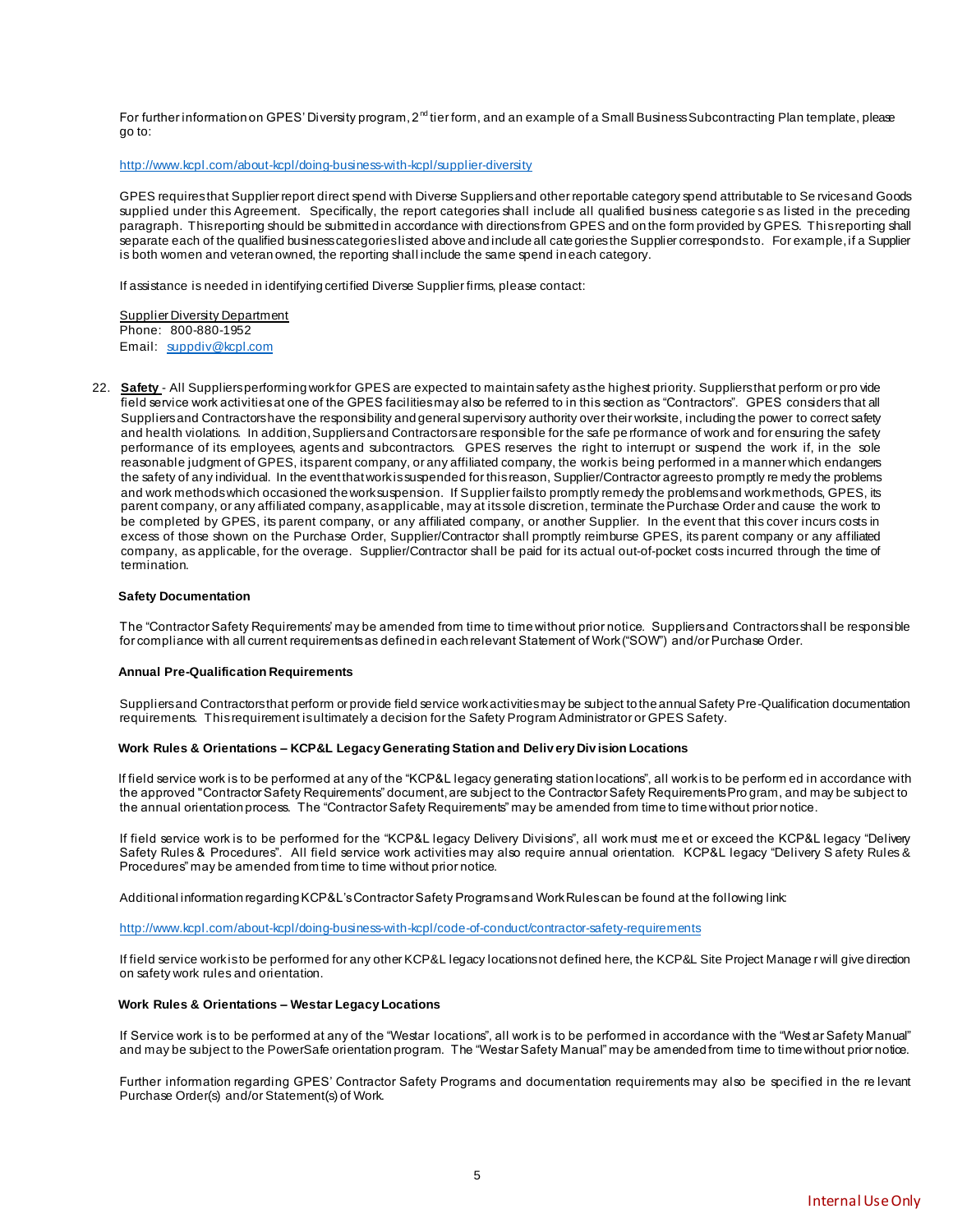- 23. **Work Site Conditions** If work is to be performed at any of the generating station locations, all work is to be performed in accordance with the approved "Work Site Conditions" applicable to all Suppliers and their subcontractors entering the property of GPES, its paren t company or any affiliated company for the purpose of delivering services. The "Work Site Conditions" may be amended from time to time witho ut prior notice.
- 24. **Bi-Lingual Requirement for Safety-Sensitiv e Jobs and Job Sites** *(If Applicable)* Employees of Supplier and Supplier's subcontractors working in safety-sensitive jobs or sites must be able to, directly or through a bilingual supervisor or another employee of the Supplier:
	- (a) Understand communications from GPES personnel given in English;
	- (b) Receive information from or contribute information to Westar personnel in English; and (c) Be informed of and
	- be subject to safety rules given in English.
	- If an individual employee of Supplier or Supplier's subcontractor is assigned to work in a saf ety-sensitive job or GPES site, and he or she is not English-proficient, then such worker will be permitted to perform services under this Agreement ONLY IF a bi-lingual supervisor or other employee of the Supplier is also working within close proximity, e.g., within line of sight and hearing distance, of the non-English-proficient employee, and will be readily available to translate for and communicate with the non-English-proficient employee. Nothing in this provision is intended to prohibit any personnel from freely communicating with each other in any non-English language.
- 27. **Background Checks** Supplier agrees to conduct pre-employment background checks going back a minimum of seven years on each of Supplier's employees, agents, representatives and contractors ("Supplier Personnel") that will perform Services on GPES' property, GPES' "rights of way", the property of GPES' customers, or any aspect of GPES' computer systems. Supplier acknowledges and agrees that only those persons who have successfully passed these background checks will perform such Services.

At a minimum, Supplier will confirm and verify each Supplier Personnel's identity (social security number verification), auth orization to work in the United States using e-Verify, seven year federal and multi-county criminal conviction check, terrorist list (OFAC) search, driver's license history and drug screening. Supplier shall disclose to GPES the background check process it uses, and the sources from which information is obtained, including processes and sources utilized for employees providing services in foreign countries. In addition, for any Supplier Personnel who will have access to GPES' computer systems or areas critical to the support of the electricity infrastructure, the Supplier will submit either a redacted copy of the background screen or a tear off sheet from the background screen before any such access will be granted by GPES.

Supplier shall disclose to GPES any and all foreign offices and personnel who will be performing any services under this Agre ement.

Background checks must be renewed every seven years as long as the Supplier Personnel is performing service on GPES' property, GPES' "rights of way" or any aspect of GPES' computer systems. Supplier is responsible for all costs related to such background ch ecks and agrees to maintain accurate records pertaining to such background checks for a minimum of five (5) years after termination of this Agreeme nt, unless limited by law.

- 28 **Adv ertising and Publicity** Neither party will issue any news release, announcement, denial, or confirmation of work performed under this Agreement or advertise the relationship between the parties without the other party's prior written approval. GPES may, in it s sole discretion, withhold consent to any publicity. In addition, nothing in this Agreem ent grants Supplier the right to use any trademarks, trade names, logos or other intellectual property of GPES or its affiliates.
- 29. **Remov al of Personnel** GPES may require Supplier to remove any Supplier personnel from providing Services to GPES for any lawful reason. If GPES issues a notice of removal within fifteen (15) days of the date the Supplier personnel to be removed began providing Services to GPES, GPES is not obligated to pay for Services provided by the removed Supplier personnel. GPES is n ot obligated to pay for Services provided by the removed Supplier personnel following GPES' notice of removal to Supplier.
- 30. **No Infringement; No Conflict** Supplier warrants that the Services will not infringe upon the rights of any third party and will not conflict with its existing obligations under other contracts.
- 31. **Inuring of PO** This Purchase Order shall inure to the benefit of GPES and any successor organizations.
- 32. **Inv alid Prov isions** If any provision of this Agreement is held invalid, illegal or unenforceable, the remaining provisions shall continue unimpaired.
- 33. **Cybersecurity** If Services or Goods provided by Supplier will connect to any network or individual electronic device of GPES or its affiliates, or if upgradable software is used in conjunction with the acquisition of Services or Goods provided by Supplier, then Supplier will comply with the [Cybersecurity Requirements](https://www.westarenergy.com/Portals/0/Resources/Documents/PDFs/CyberSecurity_Requirements_Updated_04.01.2019.pdf) set forth at the following link: <u>Cybersecurity Requirements</u>. "Upgradable software" includes, but is not limited to, operating system software, application software and programmable logic controller (PLC)-type device software.
- 34. **Confidential Information** Each party may have access to confidential or proprietary i nformation of the other during the term of this Agreement and accordingly agree to disclose such information only to its personnel who have a need to know such information in connecti on with the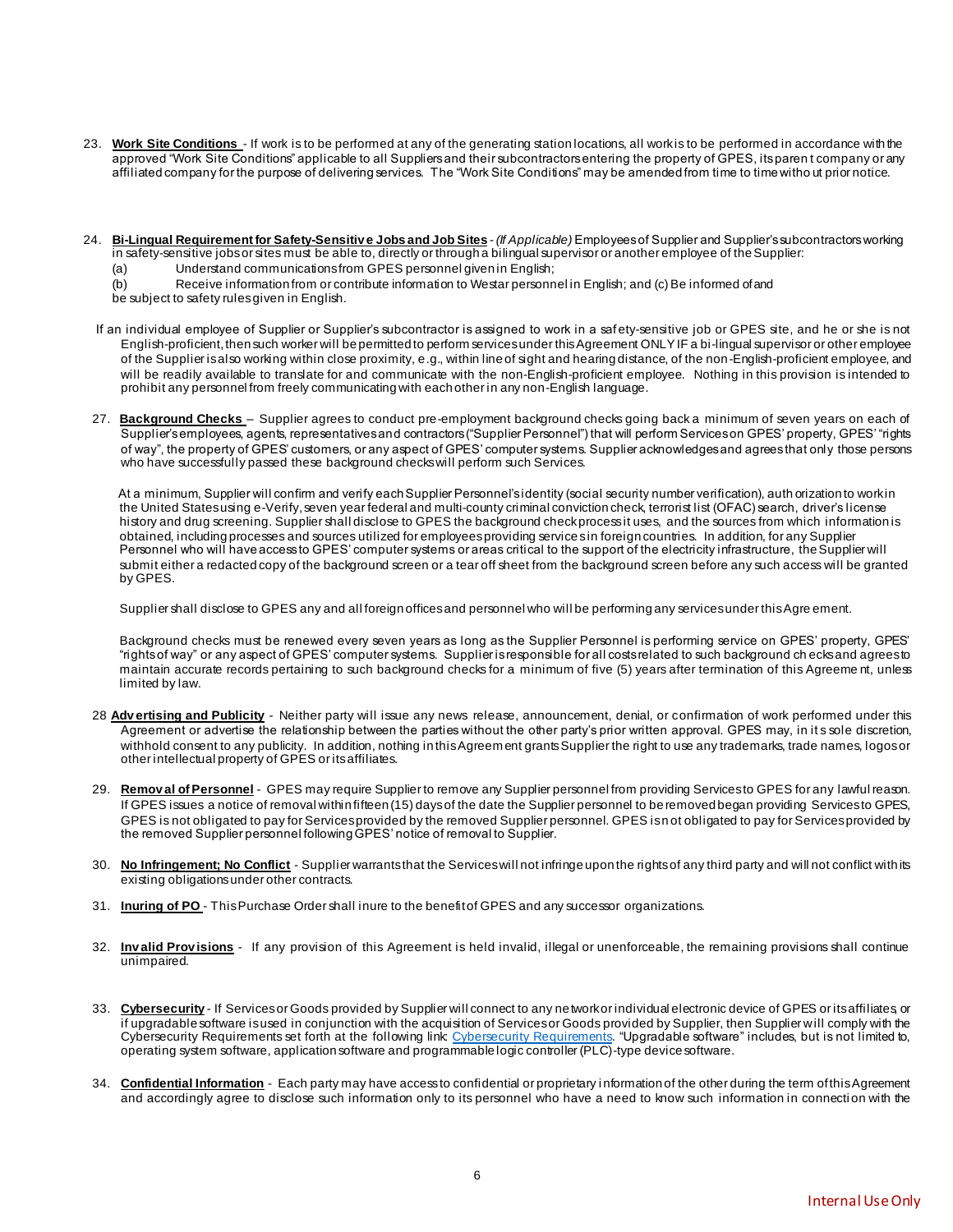performance of Services and who are subject to non-disclosure requirements at least as restrictive as those contained in this Agreement. Each party will use confidential information of the other only in connection with the performance of Services, and will store such information in a secure location. In addition, each party must provide the same care (and in no event less than reasonable care) to avoid disclosure or unauthorized use as it provides to protect its own confidential information. Expiration or termination of the Agreement does not relieve any party from its obligations to protect confidential information received during the term of the Agreement. The terms and existence of this Agreement and any Statement of Work or Purchase Order are each party's confidential information. If Supplier has executed a se parate Non-Disclosure Agreement with GPES, Supplier agrees that its use and disclosure of GPES confidential and proprietary information and trade secrets shall be governed by, and be subject to, the terms and conditions of such Non-Disclosure Agreement.

In response to a demand from a regulatory or other governmental body, the parties may disclose confidential information to su ch regulatory or other governmental body as required by law. The disclosing party shall notify the other party immediately upon such request and in advance of such disclosure.

### **Exhibit A - FEDERAL CONTRACTING REQUIREMENTS**

### **52.252-2 Clauses Incorporated by Reference (FEB 1998)**

This Agreement incorporates one or more of the following clauses by reference, which shall have the same force and effect as if they were given in full text. Upon request, GPES will make their full text available. Also, the full text of a clause may be accessed electronically at the following web address: http://acquisition.gov/comp/far/index.html

#### **FAR Reference Prescribed In Federal Acquisition Regulation**

#### **1. Clauses applicable to this Agreement or any Statement of Work:**

| 52.202-1  | 2.201         | Definitions (NOV 2013)                                 |  |
|-----------|---------------|--------------------------------------------------------|--|
| 52.212-5  | 13.301(b)(4)  | Terms and Conditions Required to Implement Statutes or |  |
|           |               | Executive Orders - Commercial Items (JAN 2017)         |  |
| 52.222-21 | 22.810(a)(1)  | Prohibition of Segregated Facilities (APR 2015)        |  |
| 52.222-26 | 22.810(e)     | Equal Opportunity (SEPT 2016)                          |  |
| 52.222-50 | 22.1705(a)(1) | Combatting Trafficking in Persons (MAR 2015)           |  |
| 52.244-6  | 44.403        | Subcontracts for Commercial Items (JAN 2015)           |  |

#### **2. Clauses applicable to this Agreement or any Statement of Work that Exceeds \$15,000:**

| 52.222-36                                                                                | 22.1408(a) | Equal Opportunity for Workers with Disabilities (JUL 2014)                                                                                |  |
|------------------------------------------------------------------------------------------|------------|-------------------------------------------------------------------------------------------------------------------------------------------|--|
| 3. Clauses applicable to this Agreement or any Statement of Work that Exceeds \$3 5,000: |            |                                                                                                                                           |  |
| 52.209-6                                                                                 | 9.409      | Protecting the Government's Interest When<br>Subcontracting with Contractors Debarred, Suspended,<br>or Proposed for Debarment (OCT 2015) |  |

# **4. Clauses applicable to this Agreement or any Statement of Work that Exceeds \$150,000:**

| 52.203-6 | $3.503 - 2$ | Restrictions on Subcontractor Sales to the Government |
|----------|-------------|-------------------------------------------------------|
|          |             | (SEPT 2006)                                           |